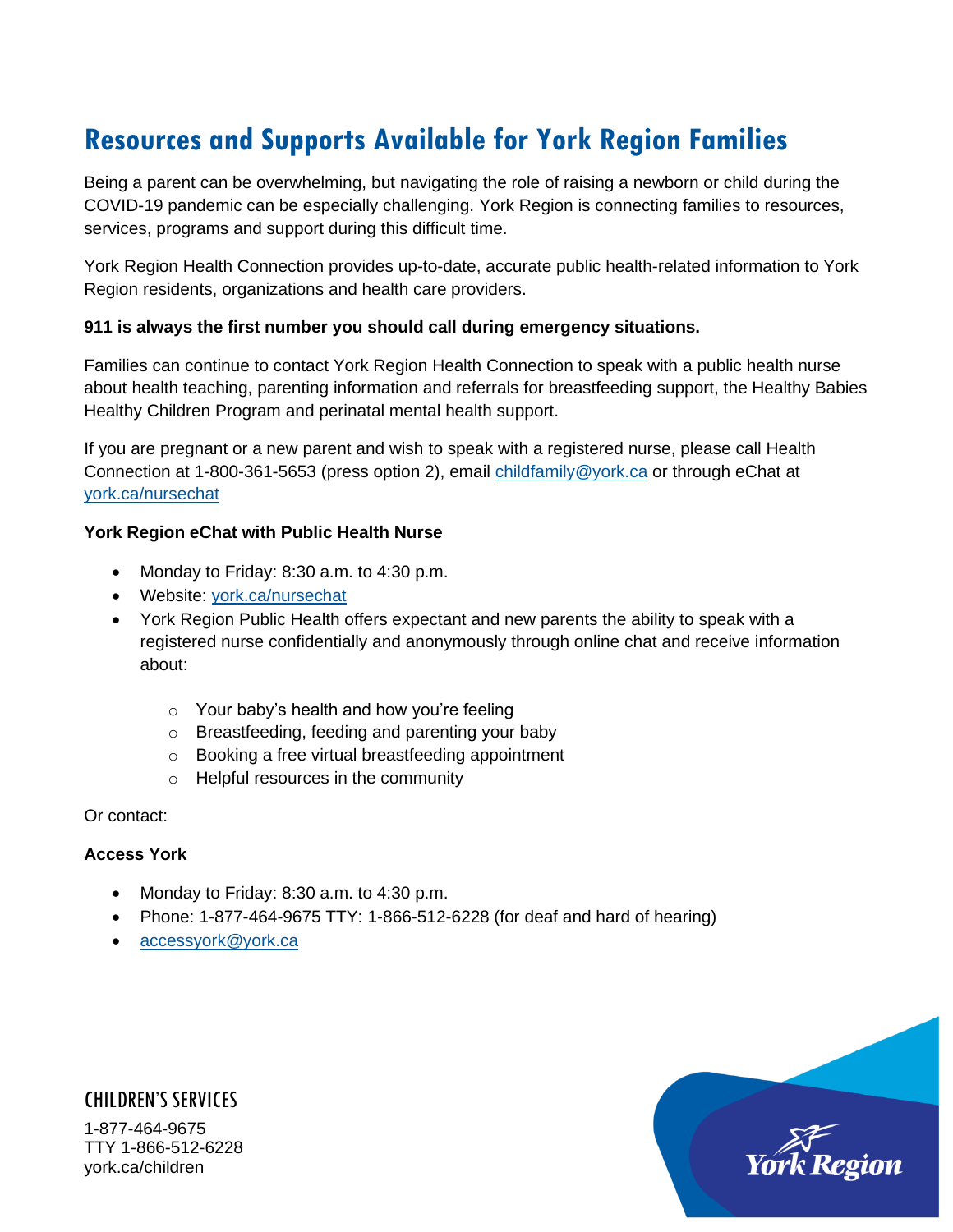# YORK REGION RESOURCES AND SUPPORTS FOR FAMILIES

## **Children's Services**

## **Targeted Emergency Child Care for health care and other front-line workers**

Website: [york.ca/wps/portal/yorkhome/health/yr/covid-19/supportsforfamilieswithyoungchildren/](https://www.york.ca/wps/portal/yorkhome/health/yr/covid-19/supportsforfamilieswithyoungchildren/)

- Targeted Emergency Child Care services are reserved exclusively for school-aged children of eligible health care and front-line workers who have no other alternatives while schools remain closed for in-person learning. Eligible health care and front-line workers are identified by the Province of Ontario
- Targeted Emergency Child Care is provided at no cost to families for school-aged children; it is funded by the Province of Ontario. Services are offered by approved child care centres in York Region
- Only workers identified in the Province of Ontario's [updated list of workers](https://news.ontario.ca/en/backgrounder/61162/ontario-provides-emergency-child-care-for-critical-frontline-workers) eligible for Targeted Emergency Child Care can use Targeted Emergency Child Care services
- If you are an eligible health care and other front-line worker, please apply for Targeted Emergency Child Care using the online application form at [york.ca/COVID19](https://www.york.ca/wps/portal/yorkhome/health/yr/covid-19/supportsforfamilieswithyoungchildren/05supportsforfamilieswithyoungchildren/)

## **EarlyON Child and Family Programs**

Website: [york.ca/EarlyON](https://www.york.ca/wps/portal/yorkhome/support/yr/childrensservices/earlyonchildandfamilycentres/earlyoncentres/)

Phone: 1-888-703-KIDS (5437)

• EarlyON Child and Family Centres [\(EarlyON](http://www.ontario.ca/page/find-earlyon-child-and-family-centre) centres) offer free support services and programs to parents, caregivers, and their children from birth to six years old in Ontario. As we monitor the ongoing COVID-19 situation, we will continue to offer virtual programming and resources

## **Telephone support for families**

- Thanks to a collaboration between York Region Early Intervention Services and EarlyON agencies, parents can speak with an early years professional over the phone about suggestions and strategies to help them with things like:
	- o Creating daily routines
	- o Promoting positive interactions
	- o Learning behaviour guidance tips
	- o Supporting growth and development
	- o Other resources to support families with young children

If interested, please send an email to [EarlyON@york.ca](mailto:EarlyON@york.ca)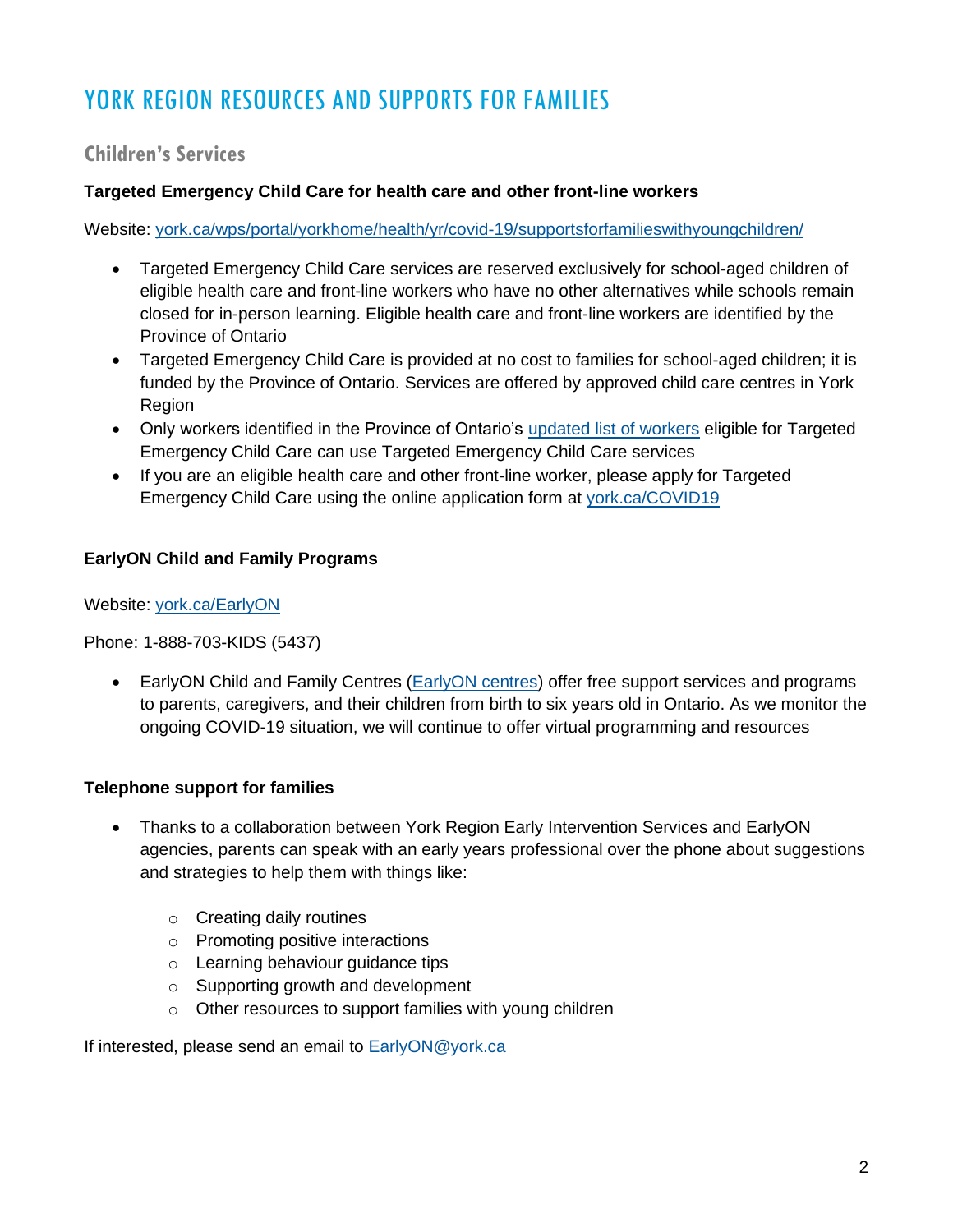## **Voluntary Isolation Centre**

## **Do you need help to self-isolate?**

If you need a free place to self-isolate or financial support to cover rent, utilities and food because of COVID-19, York Region may be able to help. Visit [york.ca/IsolationCentre](http://www.york.ca/IsolationCentre) or call Access York at 1-877- 464-9675 ext. 72500 (M-F 8:30 a.m. to 7 p.m.; S-S and Holidays 1 to 4 p.m.) to find out more. A York Region COVID-19 Voluntary Isolation Centre is now available for residents who cannot safely selfisolate away from others in their household. There is no cost to stay at the Centre and the stay is entirely voluntary. Eligible residents can self-isolate at the Centre for up to 14 days with meals and snacks provided free of charge.

## COMMUNITY RESOURCES

## **Health Supports**

#### **Healthline**

#### Website: [thehealthline.ca](https://www.thehealthline.ca/)

• Find local health and community services across Ontario

**Home and Community Care Support Services Central** (previously known as Local Health Integration Networks)

#### Website: [centrallhin.on.ca](http://www.centrallhin.on.ca/)

• Home and Community Care Support Services Central is one of 14 Home and Community Care Support Services organizations in Ontario with a focused mandate to deliver local health care services such as home and community care and long-term care home placement

## **Telehealth Ontario**

Phone: 1-866-797-0000

TTY: 1-866-797-0007

Website: [health.gov.on.ca](http://www.health.gov.on.ca/)

• Telehealth Ontario is a free, confidential telephone service you can call to get health advice or general health information from a Registered Nurse 24 hours a day, seven days a week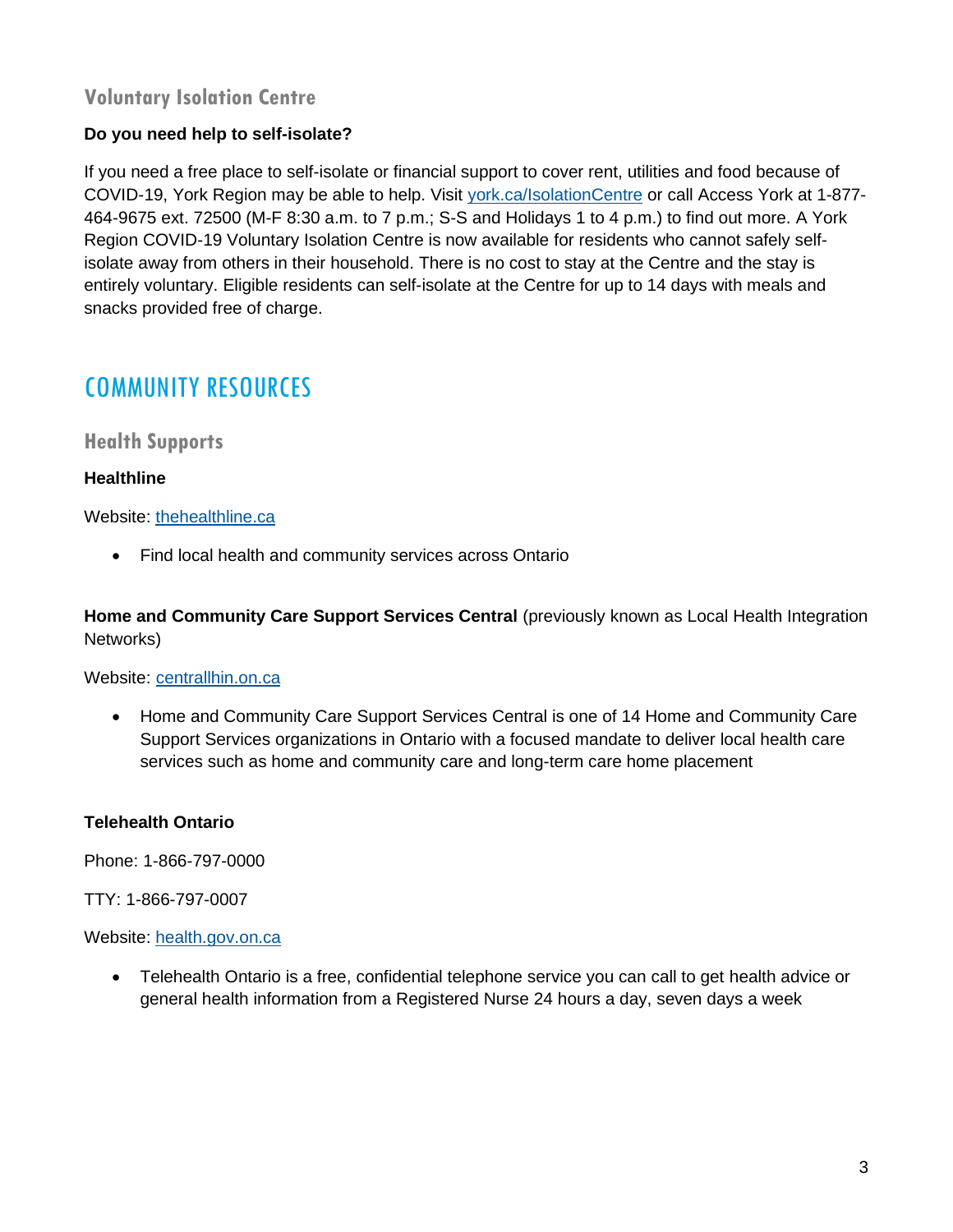## **Community Supports**

## **211 Ontario**

Phone: 211 or 1-877-330-3213

TTY: 1-888-340-1001

Website: [211ontario.ca](http://www.211ontario.ca/)

• 211 is a helpline and online database of Ontario's community and social services. 211 is answered and updated by highly trained specialists. Find programs and services in your community. Navigate the network of human services quickly and easily

#### **Human Endeavour**

Phone: 905-553-9291

Website: [humanendeavour.org](https://humanendeavour.org/)

- Multi-community building project
- Parenting education, youth projects, community events and wellness programs to help newcomers address cultural barriers and connect to resources

#### **Routes connecting community**

Phone: 905-722-4616

Email: [info@routescc.org](mailto:info@routescc.org)

Website: [routescc.org/covid-19](http://www.routescc.org/covid-19)

- Through the Compassionate Transportation Program, Routes connecting community is taking precautions to keep our community healthy, while still providing essential services and help people with transportation barriers, including:
	- o Delivering food pantry hamper and community meal at no costs
	- o Delivering groceries and medicine (no costs for eligible residents)
	- $\circ$  Offering friendly calls for people who are frightened and/or socially isolated

#### **Welcome Centre & Immigrant Services**

Phone: 1-877-761-1155

Website: [welcomecentre.ca/](http://www.welcomecentre.ca/)

- The Centres are temporarily closed, however, staff are still available to provide support by phone, email or video (where available) for the following services:
	- o Settlement Services
	- o Employment Supports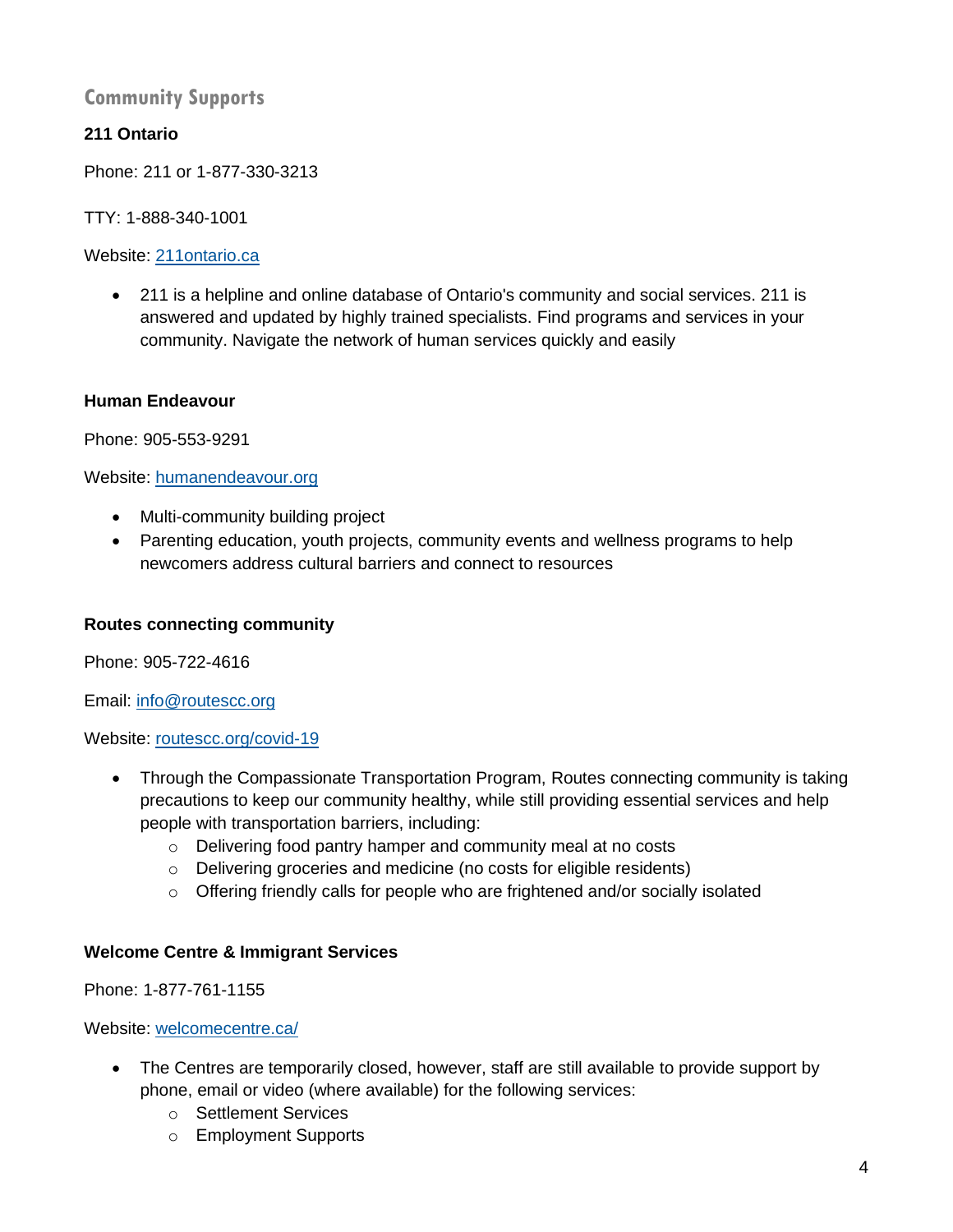- o Accreditation Qualification and Information Services (AQIS)
- o Language Interpretation Supports
- o E-Learning Language Classes
- o Enhanced Language Training

#### **YMCA of Greater Toronto**

Website: [facebook.com/YMCAGTA/](https://www.facebook.com/YMCAGTA/)

• YMCA of Greater Toronto is using social media platforms such as Facebook to share updates and tips on ways to keep families active every day of the week

#### **York Region Centre for Community Safety**

Phone: 905-836-7601

#### Website: [yrccs.ca](https://yrccs.ca/)

- Integrated and coordinated intake
- Victims of domestic violence will be provided referrals and navigation to multiple community services and programs

#### **York Region Food Networks**

Phone: 905-841-3101

#### Email: [4moreinfo@yrfn.ca](mailto:4moreinfo@yrfn.ca)

• York Region Food Networks works to raise public awareness on the many issues affecting food security such as affordable housing, adequate employment, education, accessible childcare and social assistance policies through programming, outreach and advocacy initiatives

## **Mental Health Supports**

#### **Canadian Mental Health Association**

Website: [cmha-yr.on.ca](https://cmha-yr.on.ca/)

Phone: 905-841-3977 or 1-866-345-018

• Connecting social housing tenants to mental health supports

Social housing residents will be provided mental health and addiction supports to improve landlord and tenant relations and tenancy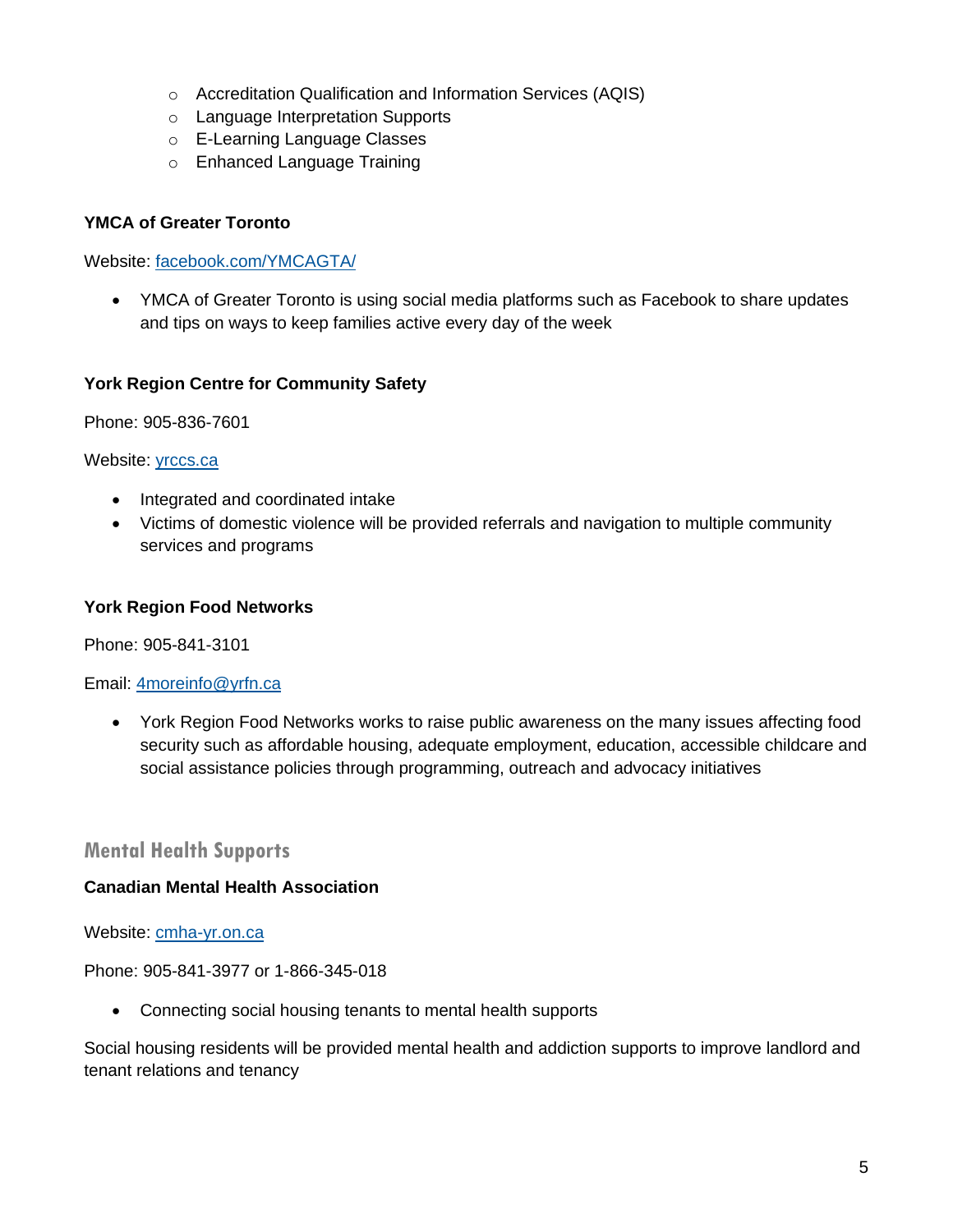## **Catholic Community Services of York Region**

Website: [ccsyr.org/](https://www.ccsyr.org/)

Phone: 905-770-7040 ext. 241

- Catholic Community Services of York Region offers safe, convenient, affordable and confidential phone and video counselling to York Region residents, regardless of religious affiliation
- Counselling services available in English, Farsi, Polish and Chinese

## **COSTI Family and Mental Health Services**

Phone: 905-669-5627

Website: [costi.org](http://www.costi.org/programs/family.php)

- Counselling support offered in English and Italian to provide individual, family, marital, and group counselling in Toronto and York Region
- COSTI's Mental Health Clinic provides a variety of services who suffer from severe and/or chronic mental illness, including psychiatric assessments and follow-up by an on-site psychiatrist; chronic pain management groups; and short-term psycho-educational groups for women diagnosed with depression
- Supportive counselling and/or psychotherapy to individuals and families
- Cognitive behavioural therapy for anxiety and depression

#### **Family Service York Region**

Phone: 905-895-2371 or 1-888-223-3999; Mondays to Thursdays: 8:30 a.m. to 6 p.m.; Fridays: 8:30 a.m. to 3 p.m.

Website: [fsyr.ca/](http://www.fsyr.ca/)

• Family Service York Region provides a wide array of counselling services for people of all ages, ethnicity and orientation who are facing and seeking assistance with difficulties in their lives. Children's Mental Health Counseling online

#### **Hong Fook Mental Health Association**

Website: [hongfook.ca](https://hongfook.ca/)

Phone: 416-493-4242

- Hong Fook Youth and Family Hub
- Newcomer youth and their parents will develop confidence, social identity, leadership skills, resiliency and peer support networks at this culturally appropriate drop-in program
- Parents develop parenting skills and knowledge to strengthen their children's mental wellness